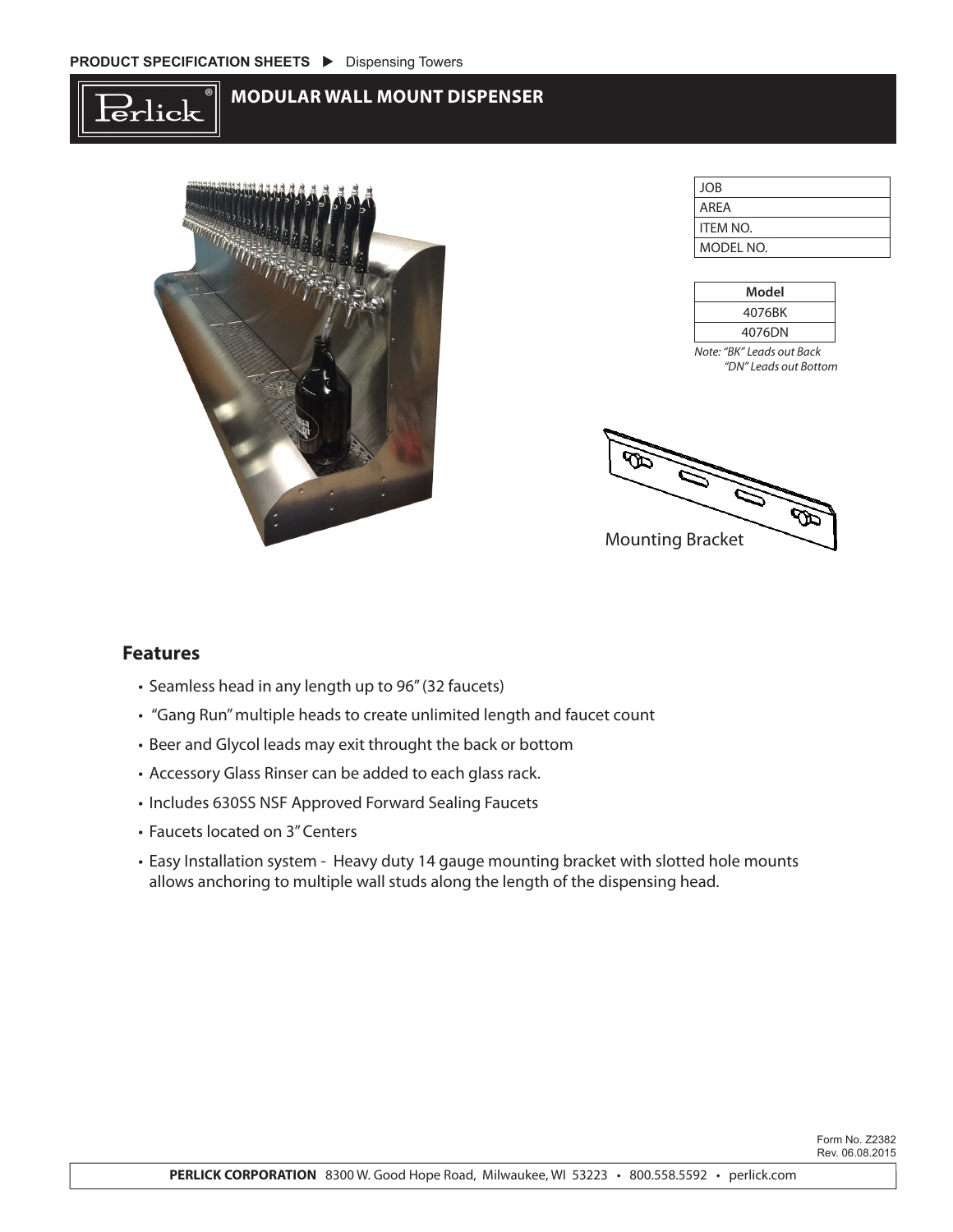

# **MODULAR WALL MOUNT DISPENSER**

### **LEADS OUT THE BACK:**

| Part No. 4076BK                          | $\overline{2}$        | 3                                                                            | 4                        | 5                     | 6                     | $\overline{7}$         | 8                     |                       |  |
|------------------------------------------|-----------------------|------------------------------------------------------------------------------|--------------------------|-----------------------|-----------------------|------------------------|-----------------------|-----------------------|--|
| <b>Faucet Quantity</b>                   | $\overline{2}$        | 3                                                                            | $\overline{4}$           | 5                     | 6                     | $\overline{7}$         | 8                     |                       |  |
| <b>Glass Rack Quantity</b>               | $\mathbf{1}$          | $\mathbf{1}$                                                                 | $\mathbf{1}$             | $\mathbf{1}$          | $\mathbf{1}$          | $\mathbf{1}$           | $\mathbf{1}$          |                       |  |
| Length in. (mm)                          | 9''<br>(228)          | 9''<br>(228)                                                                 | 12''<br>(305)            | 15''<br>(381)         | 18''<br>(457)         | 21''<br>(533)          | 24''<br>(610)         |                       |  |
| Height in. (mm)                          |                       |                                                                              |                          | $22 - 3/4"$<br>(578)  |                       |                        |                       |                       |  |
| Faucet Centers in. (mm)                  |                       |                                                                              |                          | 3''<br>(76)           |                       |                        |                       |                       |  |
| Drain Location "D1" in (mm)              | $2 - 1/2"$<br>(64)    | $2 - 1/2"$<br>(64)                                                           | 4 <sup>''</sup><br>(102) | $5 - 1/2"$<br>(140)   | 7''<br>(178)          | $8 - 1/2"$<br>(216)    | 10''<br>(254)         |                       |  |
| Acc. Glass Rinser Location "G1" in. (mm) | $4 - 1/2"$<br>(114)   | $4 - 1/2"$<br>(114)                                                          | 6''<br>(152)             | $7 - 1/2"$<br>(191)   | 9''<br>(229)          | $10 - 1/2"$<br>(267)   | 12''<br>(305)         |                       |  |
| Part No. 4076BK                          | 9                     | 10                                                                           | 11                       | 12                    | 13                    | 14                     | 15                    | 16                    |  |
| <b>Faucet Quantity</b>                   | 9                     | 10                                                                           | 11                       | 12                    | 13                    | 14                     | 15                    | 16                    |  |
| <b>Glass Rack Quantity</b>               | $\overline{2}$        | $\overline{2}$                                                               | $\overline{2}$           | $\overline{2}$        | $\overline{2}$        | $\overline{2}$         | $\overline{2}$        | $\overline{2}$        |  |
| Length in. (mm)                          | 27''                  | 30''                                                                         | 33''                     | 36''                  | 39''                  | 42''                   | 45"                   | 48"<br>(1219)         |  |
| Height in. (mm)                          |                       | (686)<br>(762)<br>(838)<br>(914)<br>(991)<br>(1067)<br>(1143)<br>$22 - 3/4"$ |                          |                       |                       |                        |                       |                       |  |
| Faucet Centers in. (mm)                  | (578)<br>3''<br>(76)  |                                                                              |                          |                       |                       |                        |                       |                       |  |
| Drain Location "D1" in (mm)              | $4 - 3/4''$<br>(121)  | $5 - 5/8"$<br>(143)                                                          | $6 - 1/4"$<br>(159)      | $7 - 1/8"$<br>(181)   | $7 - 3/4"$<br>(197)   | $8 - 1/2"$<br>(216)    | $9 - 1/4''$<br>(235)  | $14 - 1/8"$<br>(359)  |  |
| Drain Location "D2" in. (mm)             | $22 - 1/8"$<br>(562)  | $24 - 3/8"$<br>(619)                                                         | $26 - 5/8"$<br>(676)     | $28 - 7/8$ "<br>(733) | $31 - 1/4"$<br>(794)  | $33 - 1/2"$<br>(851)   | $35 - 3/4"$<br>(908)  | $33 - 7/8''$<br>(860) |  |
| Acc. Glass Rinser Location "G1" in. (mm) | $6 - 3/4''$<br>(171)  | $7 - 5/8"$<br>(194)                                                          | $8 - 1/4"$<br>(210)      | $9 - 1/8''$<br>(232)  | $9 - 3/4''$<br>(248)  | $10-1/2"$<br>(267)     | $11 - 1/4"$<br>(286)  | $12 - 1/8"$<br>(308)  |  |
| Acc. Glass Rinser Location "G2" in. (mm) | $20 - 1/8"$<br>(511)  | $22 - 3/8"$<br>(568)                                                         | $24 - 5/8"$<br>(625)     | $26 - 7/8"$<br>(683)  | $29 - 1/4"$<br>(743)  | $31 - 1/2"$<br>(800)   | $33 - 3/4"$<br>(857)  | $35 - 7/8"$<br>(911)  |  |
|                                          |                       |                                                                              |                          |                       |                       |                        |                       |                       |  |
| Part No. 4076BK                          | 17                    | 18                                                                           | 19                       | 20                    | 21                    | 22                     | 23                    |                       |  |
| <b>Faucet Quantity</b>                   | 17                    | 18                                                                           | 19                       | 20                    | 21                    | 22                     | 23                    |                       |  |
| <b>Glass Rack Quantity</b>               | $\overline{3}$        | 3                                                                            | 3                        | $\overline{3}$        | $\overline{3}$        | $\overline{3}$         | 3                     |                       |  |
| Length in. (mm)                          | 51"<br>(1295)         | 54"<br>(1372)                                                                | 57''<br>(1448)           | 60"<br>(1524)         | 63''<br>(1600)        | 66"<br>(1676)          | 69"<br>(1753)         |                       |  |
| Height in. (mm)                          | $22 - 3/4"$<br>(578)  |                                                                              |                          |                       |                       |                        |                       |                       |  |
| Faucet Centers in. (mm)                  | 3''<br>(76)           |                                                                              |                          |                       |                       |                        |                       |                       |  |
| Drain Location "D1" in (mm)              | $6 - 5/8"$<br>(168)   | $11 - 1/8"$<br>(283)                                                         | $7 - 5/8"$<br>(194)      | $8 - 1/8"$<br>(206)   | $8 - 5/8"$<br>(219)   | $9 - 1/8"$<br>(232)    | $9 - 5/8"$<br>(244)   |                       |  |
| Drain Location "D2" in. (mm)             | $23 - 1/2"$<br>(597)  | 29''<br>(737)                                                                | $26 - 1/2"$<br>(673)     | 28''<br>(711)         | $29 - 1/2"$<br>(749)  | 31"<br>(787)           | $32 - 1/2"$<br>(826)  |                       |  |
| Drain Location "D3" in. (mm)             | $40 - 3/8"$<br>(1026) | $46 - 7/8$ "<br>(1191)                                                       | 49-3/8"<br>(1254)        | $51 - 7/8"$<br>(1318) | $54 - 3/8"$<br>(1381) | $56 - 7/8"$<br>(1445)  | $59 - 3/8"$<br>(1508) |                       |  |
| Acc. Glass Rinser Location "G1" in. (mm) | $8 - 5/8"$<br>(219)   | $9 - 1/8''$<br>(232)                                                         | $9 - 5/8''$<br>(244)     | $10 - 1/8"$<br>(257)  | $10 - 5/8"$<br>(270)  | $11 - 1/8"$<br>(283)   | $11 - 5/8"$<br>(295)  |                       |  |
| Acc. Glass Rinser Location "G2" in. (mm) | $25 - 1/2"$<br>(648)  | 27''<br>(686)                                                                | $28 - 1/2"$<br>(724)     | 30''<br>(762)         | $31 - 1/2"$<br>(800)  | 33''<br>(838)          | $34 - 1/2"$<br>(876)  |                       |  |
| Acc. Glass Rinser Location "G3" in. (mm) | $42 - 3/8"$<br>(1076) | $44 - 7/8$ "<br>(1140)                                                       | $47 - 3/8"$<br>(1203)    | 49-7/8"<br>(1267)     | $52 - 3/8"$<br>(1330) | $54 - 7/8$ "<br>(1394) | $57 - 3/8"$<br>(1457) |                       |  |

Form No. Z2382 Rev. 06.08.2015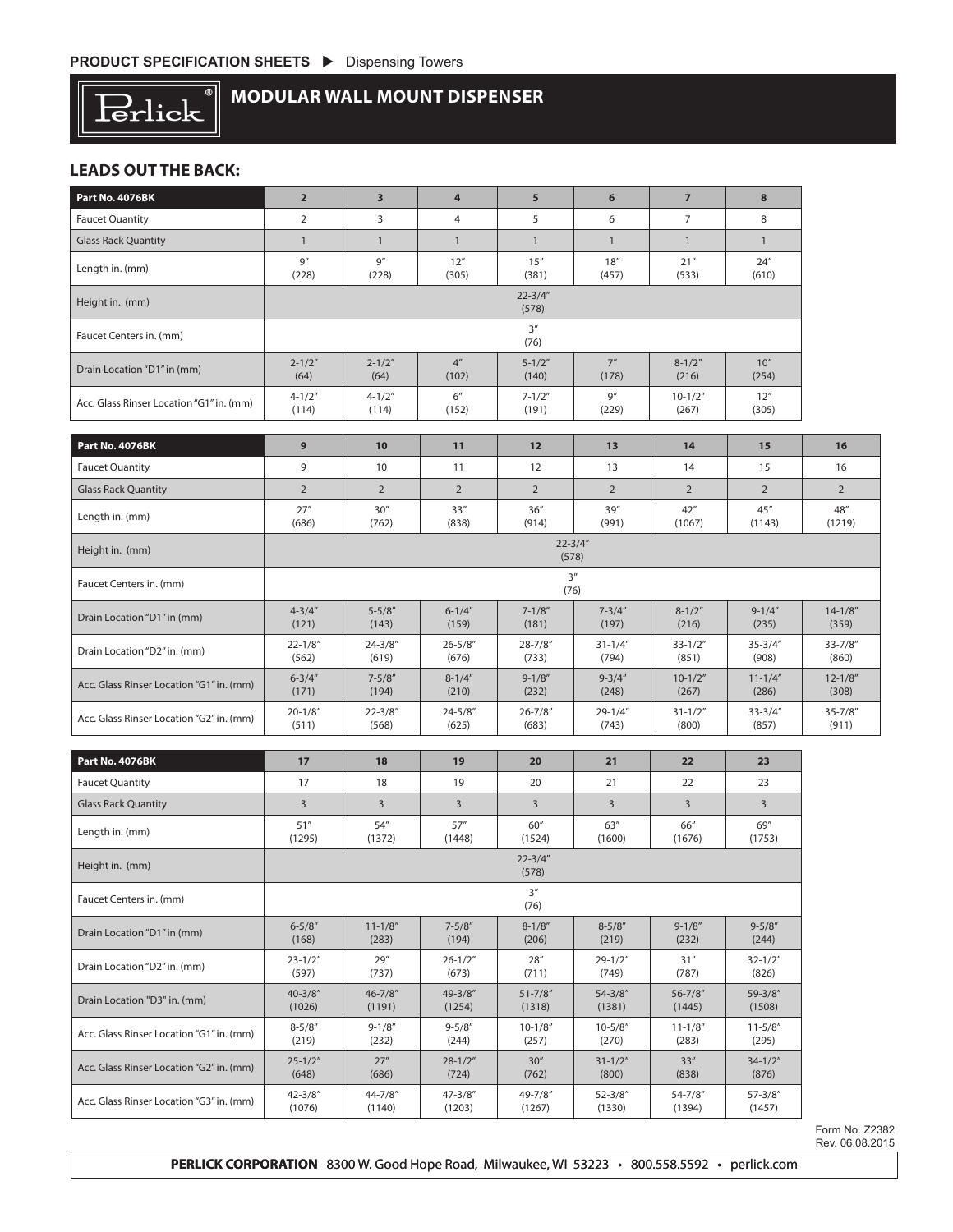

# **MODULAR WALL MOUNT DISPENSER**

#### **LEADS OUT THE BACK:**

| Part No. 4076BK                          | 24             | 25                   | 26             | 27             | 28             | 29             | 30             | 31             | 32             |
|------------------------------------------|----------------|----------------------|----------------|----------------|----------------|----------------|----------------|----------------|----------------|
| <b>Faucet Quantity</b>                   | 24             | 25                   | 26             | 27             | 28             | 29             | 30             | 31             | 32             |
| <b>Glass Rack Quantity</b>               | $\overline{4}$ | $\overline{4}$       | $\overline{4}$ | $\overline{4}$ | $\overline{4}$ | $\overline{4}$ | $\overline{4}$ | $\overline{4}$ | $\overline{4}$ |
| Length in. (mm)                          | 72"            | 75''                 | 78"            | 81''           | 84"            | 87''           | 90''           | 93''           | 96''           |
|                                          | (1829)         | (1905)               | (1981)         | (2057)         | (2134)         | (2210)         | (2286)         | (2362)         | (2438)         |
| Height in. (mm)                          |                | $22 - 3/4"$<br>(578) |                |                |                |                |                |                |                |
| Faucet Centers in. (mm)                  |                | 3''<br>(76)          |                |                |                |                |                |                |                |
| Drain Location "D1" in (mm)              | $7 - 1/8''$    | $7 - 1/2"$           | $7 - 7/8''$    | $8 - 1/4"$     | $8 - 5/8"$     | 13''           | $13 - 3/8"$    | $13 - 3/4"$    | $14 - 1/8"$    |
|                                          | (181)          | (191)                | (200)          | (210)          | (219)          | (330)          | (340)          | (349)          | (359)          |
| Drain Location "D2" in. (mm)             | 25''           | $30 - 1/8"$          | $27 - 1/4"$    | $28 - 3/8"$    | $29 - 1/2"$    | $34 - 5/8''$   | $35 - 3/4"$    | $36 - 7/8$ "   | 38''           |
|                                          | (635)          | (765)                | (692)          | (721)          | (749)          | (879)          | (908)          | (937)          | (965)          |
| Drain Location "D3" in. (mm)             | 47''           | $44 - 7/8''$         | $50 - 3/4"$    | $52 - 5/8"$    | $54 - 1/2"$    | $52 - 3/8"$    | $54 - 1/4$ "   | $56 - 1/8$ "   | 58"            |
|                                          | (1194)         | (1140)               | (1289)         | (1337)         | (1384)         | (1330)         | (1378)         | (1426)         | (1473)         |
| Drain Location "D4" in. (mm)             | $64 - 7/8$ "   | $67 - 1/2"$          | $70 - 1/8"$    | $72 - 3/4"$    | $75 - 3/8"$    | 74''           | $76 - 5/8"$    | $79 - 1/4''$   | $81 - 7/8''$   |
|                                          | (1648)         | (1715)               | (1781)         | (1848)         | (1915)         | (1880)         | (1946)         | (2013)         | (2080)         |
| Acc. Glass Rinser Location "G1" in. (mm) | $9 - 1/8''$    | $9 - 1/2"$           | $9 - 7/8''$    | $10-1/4"$      | $10 - 5/8"$    | 11"            | $11 - 3/8"$    | $11 - 3/4"$    | $12 - 1/8"$    |
|                                          | (232)          | (241)                | (251)          | (260)          | (270)          | (279)          | (289)          | (298)          | (308)          |
| Acc. Glass Rinser Location "G2" in. (mm) | 27''           | $28 - 1/8"$          | $29 - 1/4''$   | $30 - 3/8"$    | $31 - 1/2"$    | $32 - 5/8''$   | $33 - 3/4"$    | $34 - 7/8''$   | 36''           |
|                                          | (686)          | (714)                | (743)          | (772)          | (800)          | (829)          | (857)          | (886)          | (914)          |
| Acc. Glass Rinser Location "G3" in. (mm) | 45''           | $46 - 7/8''$         | $48 - 3/4"$    | $50 - 5/8"$    | $52 - 1/2"$    | $54 - 3/8''$   | $56 - 1/4"$    | $58 - 1/8$ "   | 60''           |
|                                          | (1143)         | (1191)               | (1238)         | (1286)         | (1334)         | (1381)         | (1429)         | (1476)         | (1524)         |
| Acc. Glass Rinser Location "G4" in. (mm) | $62 - 7/8''$   | $65 - 1/2"$          | $68 - 1/8$ "   | $70 - 3/4"$    | $73 - 3/8''$   | 76''           | $78 - 5/8$ "   | $81 - 1/4"$    | $83 - 7/8''$   |
|                                          | (1597)         | (1664)               | (1730)         | (1797)         | (1864)         | (1930)         | (1997)         | (2064)         | (2130)         |

**LEADS OUT THE BOTTOM** Replace the "**BK**" suffix with "**DN**": Example 4076**DN**

**ACCESSORY GLASS RINSER** Using the grid above, determine the number of Glass Racks. A "Glass Rinser" can be optionally located in theMiddle of each glass rack. Use a "**M**" to include a Glass Rinser or a "**X**" to designate NO Glass Rinser.



Example Glass Rinser Locations: **MXXM**

| Model Number Key: 4076 | BK | # of Faucets | <b>M</b> or <b>X</b> (Glass Rinser Options) |
|------------------------|----|--------------|---------------------------------------------|
|                        | DN |              |                                             |

**38** = Fittings for 3/8" Beer Line **31** = Fittings for 5/16" Beer Line **25** = Fittings for 1/4" Beer Line

| <b>EXAMPLES</b> | <b>DESCRIPTION</b>                                                                                                                     |
|-----------------|----------------------------------------------------------------------------------------------------------------------------------------|
| 4076BK30MXXM38  | Wall Mount Head, Leads Out the Back, 30 Faucets, Glass Rinser in Rack 1, No Rinser in Racks 2 & 3, Rinser in<br>Rack 4, 3/8" Fittings  |
| 4076DN21XMX31   | Wall Mount Head, Leads Out the Bottom, 21 Faucets, No Glass Rinser in Rack 1, Rinser in Rack 2, No Rinser<br>in Rack 3, 5/16" Fittings |
| 4076BK6X25      | Wall Mount Head, Leads Out the Back, 6 Faucets, No Glass Rinser, 1/4" Fittings                                                         |